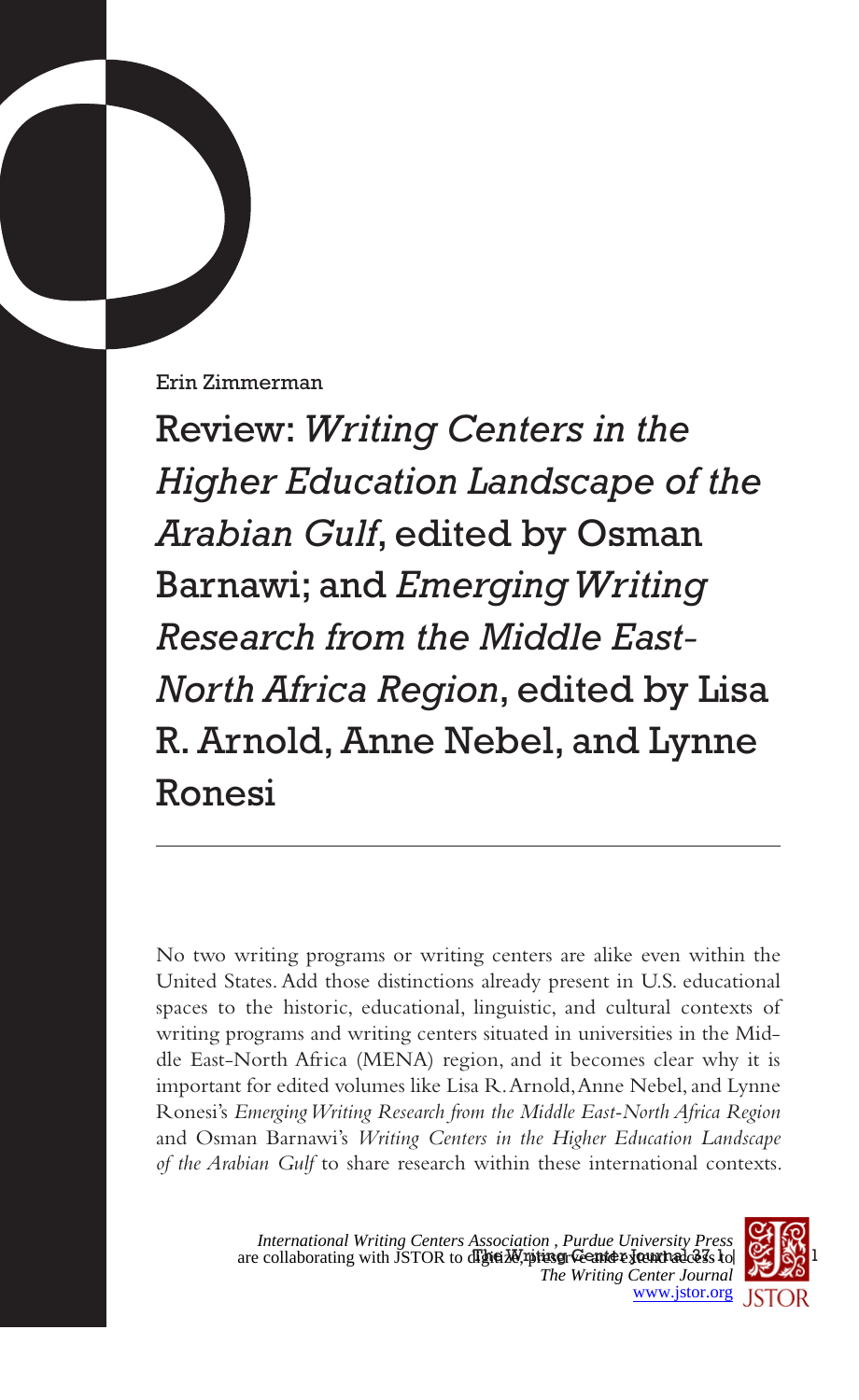These books are two in a trend to expand the locus of writing and writing center work into international spaces. Specifically, they highlight practice and research coming out of writing programs and writing centers located in ten MENA countries. These books give voice to the valuable work administrators, tutors, and teachers are doing in contexts outside the United States while inviting them to continue sharing that work. Also, these books confirm the importance for individual teachers and tutors as well as writing centers, writing programs, universities, and associations like the International Writing Centers Association to develop and sustain communicative and collaborative channels across these spaces. As an administrator and teacher working in Lebanon, I find it especially exciting to see this type of work emerging from the MENA region.

Arnold, Nebel, and Ronesi's book centers on writing programs and Barnawi's book on writing centers, yet readers need not necessarily limit their energies to only one of these texts. They both offer insights into administrative histories, practices, and interventions, as well as perceptions students, tutors, and instructors have about writing and working with writers, which could be transferred to other writing contexts. Readers also need not only be from the MENA region to find value in these books. Of course, the research presented will be of particular interest to local audiences who might find similarities between their own writing programs or writing centers and those discussed through the chapters. Yet the authors highlight through their research the influences, practices, challenges, and realities students, instructors, and tutors face in the MENA region that readers in the United States and other countries might recognize as not quite so distant from those that exist in their contexts. These books invite readers outside the MENA region to learn about the writing tutoring and instruction happening there and to consider how they might build communication opportunities to continue examining perceptions and practices of teaching and tutoring writing across geographic spaces.

Arnold, Nebel, and Ronesi's book is divided into four sections that examine the evolution of writing studies in the MENA region, the convergence of imported curricula and resources with local experiences, the processes of students and instructors crossing international boundaries, and the challenges faced by students studying writing in these universities. Barnawi's book is divided into three sections that explore writing centers in Gulf countries: first, the histories of writing centers; second, the current realities of writing center practices; and third, the links and disparities that can be drawn across the findings from writing centers studied in this book. The authors of the chapters within these books are all either current or past teachers or tutors at MENA universities or U.S. consultants or instructors who were specifically invited to engage with curricula,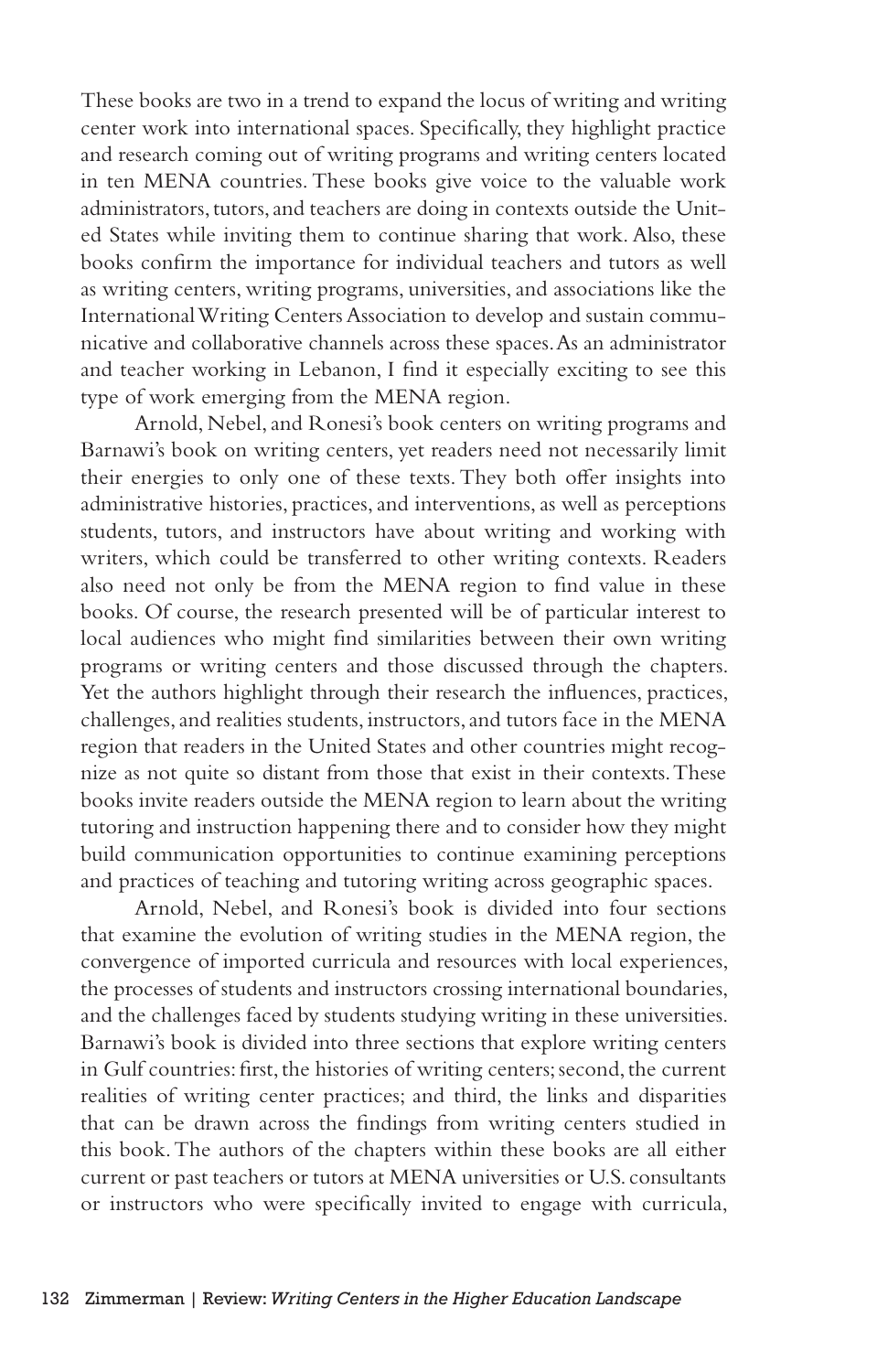practices, or individuals working at MENA universities. The chapters in each cover a variety of considerations, the most significant of which center on the challenges of writing programs and writing centers located within relatively new educational systems with nonnative language instruction and on the effects of imported curricula and resources on teachers, tutors, and students.

Part 1 of Barnawi's book is titled "Historical Review of Writing Centre(s) Across the Gulf Countries" and recounts the creation of writing centers and archives-related materials in six Gulf nations (Saudi Arabia, United Arab Emirates, Qatar, Bahrain, Oman, and Kuwait) in ways befitting the goals of the Writing Centers Research Project (WCRP). The WCRP invites writing center staff to document and archive, among other things, the histories of individual writing centers, though this project is mostly dedicated to writing centers in the United States. Because much of the knowledge accumulated as U.S. writing centers were developing between the 1930s and 1970s was not saved, the WCRP seeks to reclaim data and ensure current records do not get lost. The chapters in the first section of Barnawi's book achieve the goal of documenting writing centers for these Gulf nations while also continuing to expand historical knowledge of writing centers outside U.S. borders.

Common threads conveyed in these chapters are that the educational institutions in these countries are relatively new and seek to enroll many local students. Because of economic shifts resulting from the discovery of oil in the region, in the 1950s several of these nations' governments began to reconsider educational institutions and curricula, with momentum building across all these Gulf nations in the 1970s. Dozens of new universities have been established since then, many of which were introduced as English-medium institutions because of the influx of Western industry and the rise of English as the global language of business. Many, though certainly not all, of these universities are accredited by the United States or are affiliated with U.S. universities. In part because of these relationships, quotas set by admissions policies in countries such as Qatar and aspirations set by national governments such as those in Kuwait and Oman have resulted in colleges and universities opening their doors to students who would not normally have had such an option and who might not arrive fully equipped for the task.

Over time, as students' needs in these countries became clearer, more resources were developed to help students who were often underprepared. While many students struggled with English language and writing issues, many also struggled in general with the expectations of postsecondary education. The authors in this section articulate that writing centers were created with these needs in mind, with the first recorded writing center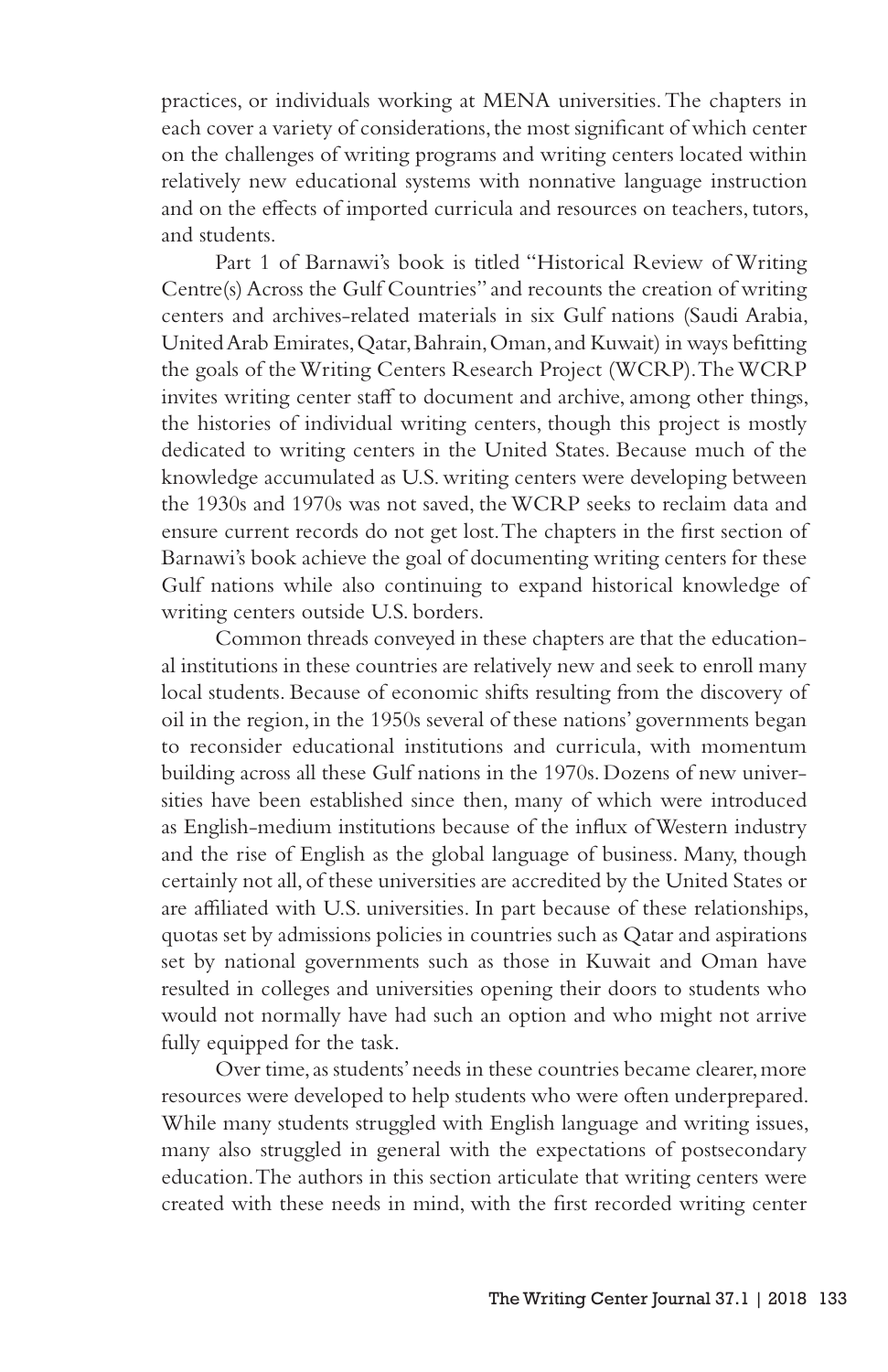opening in 2005 at the American University of Kuwait, according to Salih Abdullah and Inan Deniz Erguvan in "The History of Writing Centres in Kuwait: A Critical Perspective" (p. 102). Dozens more cropped up at universities in Kuwait and neighboring countries over subsequent years, designed primarily to help students with their writing, and sometimes reading and speaking, for English-medium classes; however, several centers offer tutoring for Arabic languages as well.

The recent creation of these countries' educational structures, the difficulties of students' and teachers' shift to English as the language of instruction, and the novelty of the concept of writing centers in the MENA region combine to set the stage for challenges for writing centers in these Gulf countries. For instance, in both "Negotiating Pedagogies in Omani Writing Centers" and "Writing Centers in Bahrain: Negotiating the Technologies of the Self," Raniah Kabooha and Sajjadllah Alhawsawi and Nasreen Mahmood Al Aradi illustrate how writing centers offer safe spaces for students to take risks to negotiate their learning. In addition, Kabooha describes the restrictive nature of EFL pedagogy in Omani higher educational institutions and Alhawsawi and Al Aradi observe that tutors in Bahrain must actively work to popularize the idea of the writing center while extinguishing widespread misconceptions.

Many of the chapters in Arnold, Nebel, and Ronesi's book also relate the historical, educational, linguistic, and cultural influences on the development of writing programs in the MENA region. However, while Barnawi's book centers on the Gulf, this text addresses universities in Turkey, Egypt, Lebanon, and Iraq, and instead of designating a separate section for such influences, they are discussed within the context of the authors' research. For example, authors such as Anne Nebel and Hacer Hande Uysal illustrate how importing assumptions grounded in ideologies of monolingualism affect institutional policies and curricula that are not always effective in the international space. In "Linguistic Superdiversity and English-Medium Higher Education in Qatar," Nebel shows how terms like *L1*, *native speaker*, and *ESL* inaccurately categorize the multilingual student bodies in MENA countries, which damages the understanding of and practices within local writing classes and research. In "Global Spread of English in Academia and Its Effects on Writing Instruction in Turkish Universities," Uysal recounts how the influence of the Turkish government has impacted university instruction by establishing English as the language for science and academic publishing in order to keep up with global trends without providing schools adequate educational infrastructure to do so successfully.

Then, the authors illustrate how these influences on MENA universities affect individual teachers and students within the classroom as well.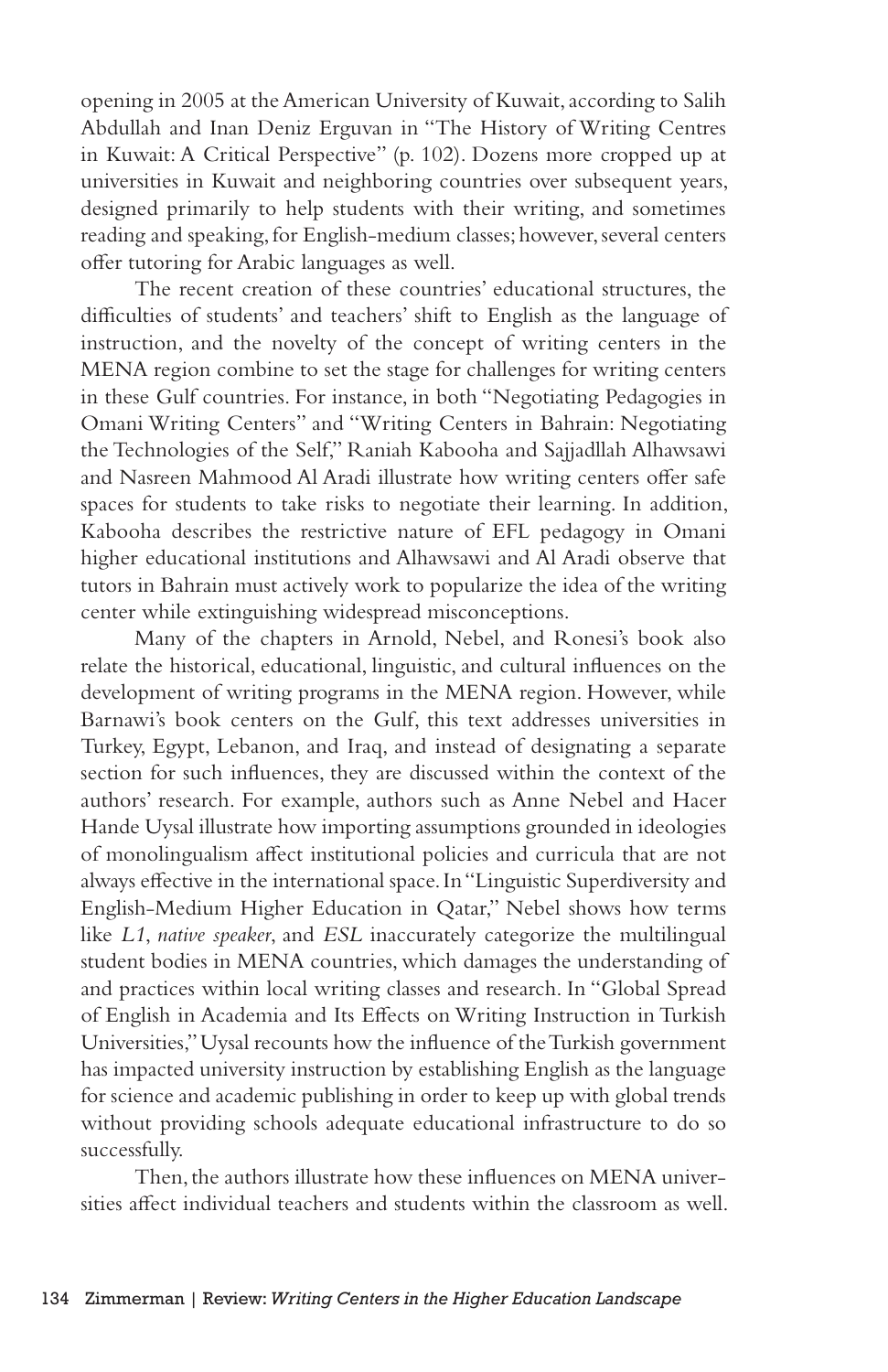For instance, in "Hybrid Writing Positions within WAC/WID Initiatives: Connecting Faculty Writing Expectations and MENA Cultures," Amy Hodges and Brenda Kent observe how in Qatar, faculty in the disciplines struggle to teach writing in English, in part because many of them are not native English speakers. Najla Jarkas and Juheina Fakhereddine, in "The Dance of Voices: A Study on Academic Writing at AUB," and Samer A. Annous, Maureen O'Day Nicolas, and Martha Townsend, in "Territorial Borders and the Teaching of Writing in English: Lessons from Research at the University of Balamand," both describe Lebanese students' writing struggles: The students have difficulty creating their own authorial voices (Jarkas & Fakhereddine) and seem to "not feel capable of handling the content of a cultural or philosophical nature in English, or at least they lack confidence in their ability to express their viewpoints on these topics in written English" (Annous, O'Day Nicolas, and Townsend, p. 97).

One particular struggle highlighted in both Arnold, Nebel, and Ronesi's and Barnawi's texts is related to but also separate from the impact of these historical, educational, linguistic, and cultural influences. Several authors illustrate instructors' attempts to counteract tensions that stem from the use of U.S.-based curricula in non-U.S. contexts. For instance, in "An Arabian Gulf: First-Year Composition Textbooks at an International Branch Campus in Qatar," Mysti Rudd and Michael Telafici report that it took certain students eight hours to read the 30-page introduction of *Writing about Writing* (Wardle & Downs, 2011), and often they were uninterested in or could not relate to topics covered throughout this or other textbooks. In this case, because the university is an International Branch Campus, instructors had to struggle with the needs and interests of the students versus the goal of designing the course to be "as rigorous" as its U.S. counterpart (p. 121). Meanwhile, in his chapter "Expanding Transnational Frames into Composition Studies: Revising the Rhetoric and Writing Minor at the American University of Cairo," James P. Austin's research contradicts scholarship that indicates U.S.-based curriculum does not work in international contexts; he found instances in which U.S. based pedagogies allowed students to "write about and discuss topics not typically seen in Egyptian public discourse" (pp. 75–76).

Authors in Barnawi's text find similar tensions caused by local writing centers adopting U.S. writing center practices, curricula, resources, and terminology. For instance, Hamid Ali Khan Eusafzai, in "The Emergence of Writing Centres in the Saudi Higher Education Landscape: A Genealogical Investigation," elaborates on ways in which Saudi Arabian writing centers are working on a process of "Saudification," a term taken from Andrys Onsman, to examine and draw on local needs, attitudes, expertise, and educational frameworks to create an "indigenous institutionalized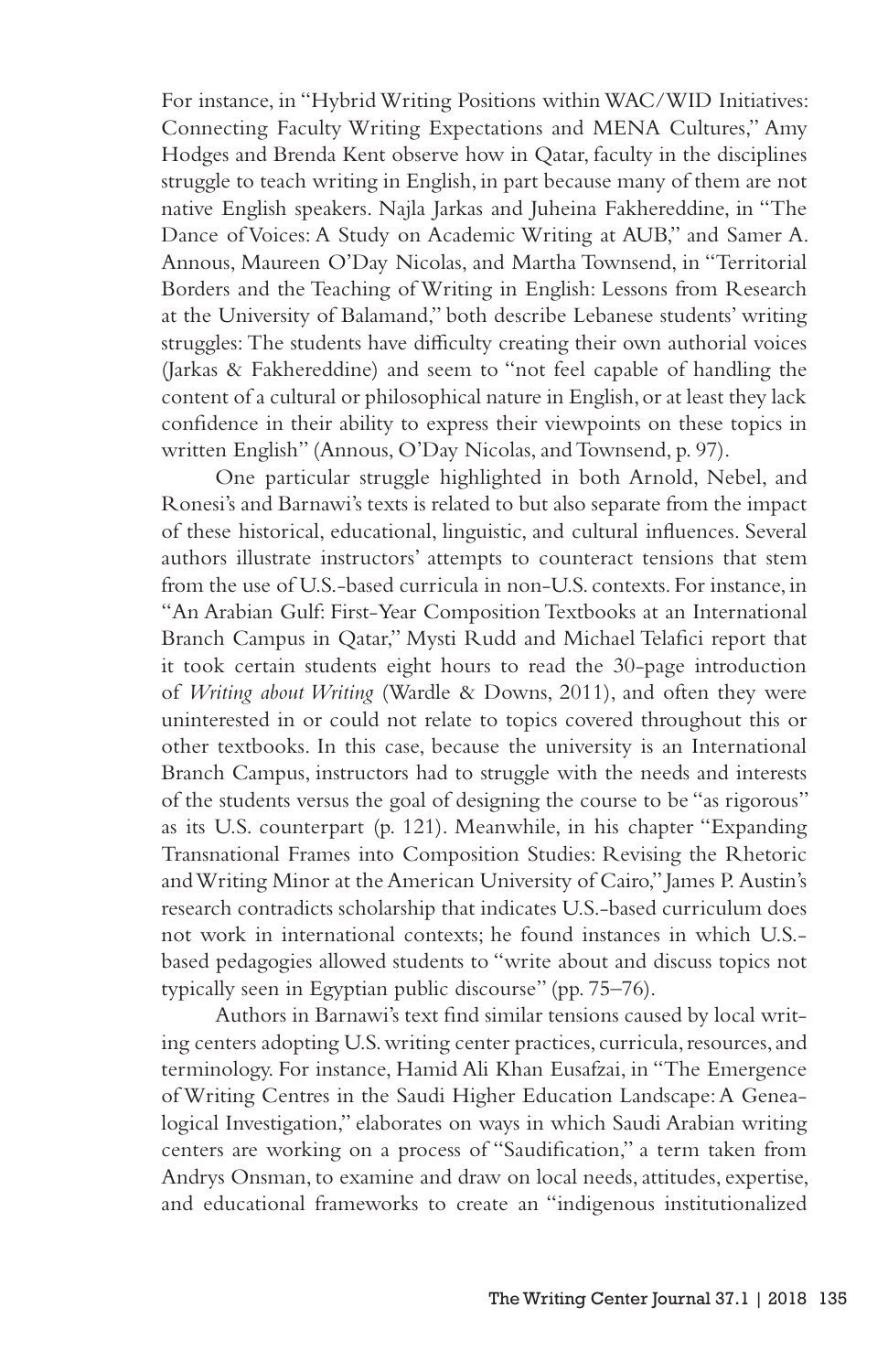model" of Saudi writing centers (p. 16). Similarly, in the chapter "A Review of Writing Centre Tutor Training Materials in the GCC," Tony Schiera examines how writing centers across several Gulf countries have integrated U.S. tutor-training materials with locally developed resources and tools. To highlight the necessity of these acts, he uses the metaphor of two farmers, one planting corn in the United States and another planting rice in Korea, to illustrate how different work must be done even though similar principles may be applied.

When considering the curricula and resources discussed through the chapters in both books, one topic I expected to be addressed among the challenges faced by individuals working in writing center and writing programs in the MENA region was that of access. Only Rudd and Telafici discuss how students often have trouble finding sources, in English or at all, about paper topics that interest them. I had expected more of the authors to mention how the news and Internet are overflowing with content relevant to the West compared to matters significant to life in the MENA region, in part because of English being the primary language used in digital spaces. I also wondered whether the authors working in the region have had difficulty obtaining materials published and housed in the United States. Working in Lebanon, I have found many publishers will not send textbooks here; the university libraries wait months to receive requested books; when Amazon does ship here, the cost is prohibitive; and an untrustworthy Internet structure does not always allow access to certain websites. As I write about these two specific books, I cannot help but appreciate that Arnold, Nebel, and Ronesi's book is available for free download at the WAC Clearinghouse, and I simultaneously worry that Barnawi's book might not reach potential readers in the MENA region. (Even though an ebook version is available, accessing it requires a Springer library subscription or \$95 for a personal copy). It is likely, though, that others situated in different MENA countries have more access to such resources, and if so, ideally, connections could be made among administrators, instructors, and tutors within the region to purchase and transmit texts for one another or even create, share, and collaborate on new materials. Thus, I would have liked the editors of these books to seek more discussion of day-to-day challenges faced by tutors, teachers, and researchers in MENA countries (and perhaps elsewhere internationally). Including a review of these programs' and centers' practical needs along with possible recommendations for collaboration and/or outreach would have been beneficial, especially since many international writing programs and writing centers are situated more closely geographically to one another than they are to those in the United States.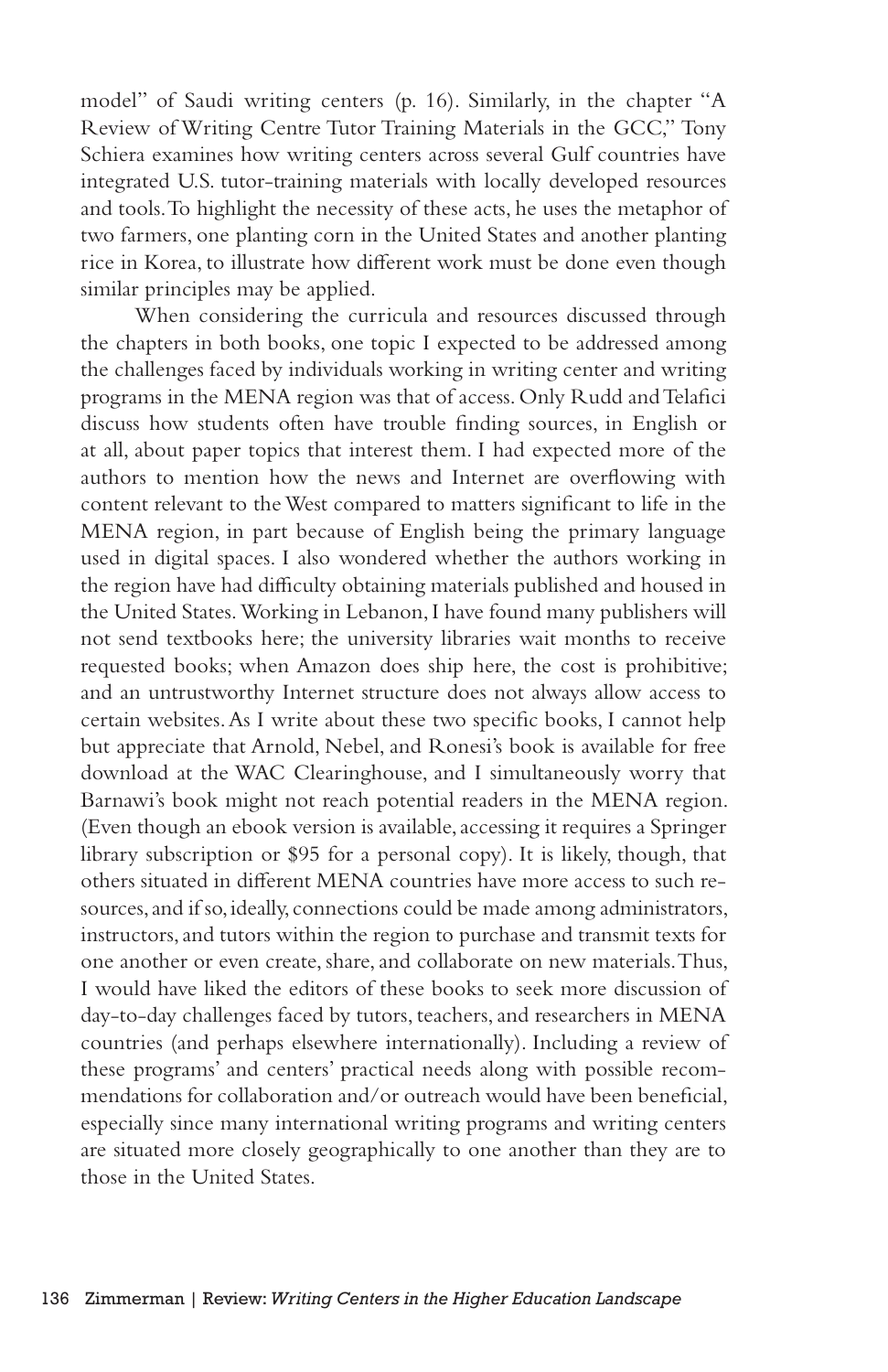These two texts highlight important work in international writing programs and writing centers. When examined side by side, *Emerging Writing Research from the Middle East-North Africa Region* showcases research that might prove more valuable for instructors and programs located in the MENA region and internationally than the research presented in *Writing Centers in the Higher Education Landscape of the Arabian Gulf*. The authors in Arnold, Nebel, and Ronesi's book provide useful information about writing programs, writing instruction, and perceptions of students and instructors in the MENA region while also illustrating useful methodology for examining the programs' influences, interventions, and realities. The work presented here could be directly expanded upon in future research projects or applied in other contexts, whether in a different geographic location or within a different type of writing program or writing center. Moreover, Arnold, Nebel, and Ronesi articulate three key goals for their book that invite readers to engage with the content in order to locate how they can benefit from and add to this international exchange. The authors want to make available and highlight valuable research coming out of the MENA region to foster dialogue and exchanges of ideas and practices about writing within the MENA region as well as across MENA, the United States, and other international writing spaces. The book is also designed to pinpoint where the gaps in research, writing, and teaching exist in writing spaces in the MENA region so more research can be performed. The authors are successful in meeting each of these goals. Specifically, this book highlights the need for more international instructors and researchers, in particular from the MENA region, to perform research and share their challenges and solutions. It also presents specific struggles that might engage readers from any location to consider reaching out across borders to unite over shared concerns, offer advice and support, and collaborate on teaching tools, resources, and research. As more English-medium universities are developed internationally, more insights from the individuals working within those contexts can be useful to improve curricula and pedagogies from the start.

For instance, Lisa Arnold, William DeGenaro, Rima Iskandarani, Malakeh Khoury, Margaret Willard-Traub, and Zane Sinno's chapter, "Literacy Narratives Across Borders: Beirut and Dearborn as Twenty-First Century Transnational Spaces," details an international collaboration among instructors who assigned literacy narratives that required students in Lebanon to interact with students in Michigan. And in "Rewriting Resistance: Negotiating Pedagogical and Curricular Change in the U.S./ Kurdish Transnational Partnership," Connie Kendall Theado, Holly Johnson, Thomas Highley, and Saman Hussein Omar convey difficulties U.S. and Kurdish instructors had in finding common ground and respecting all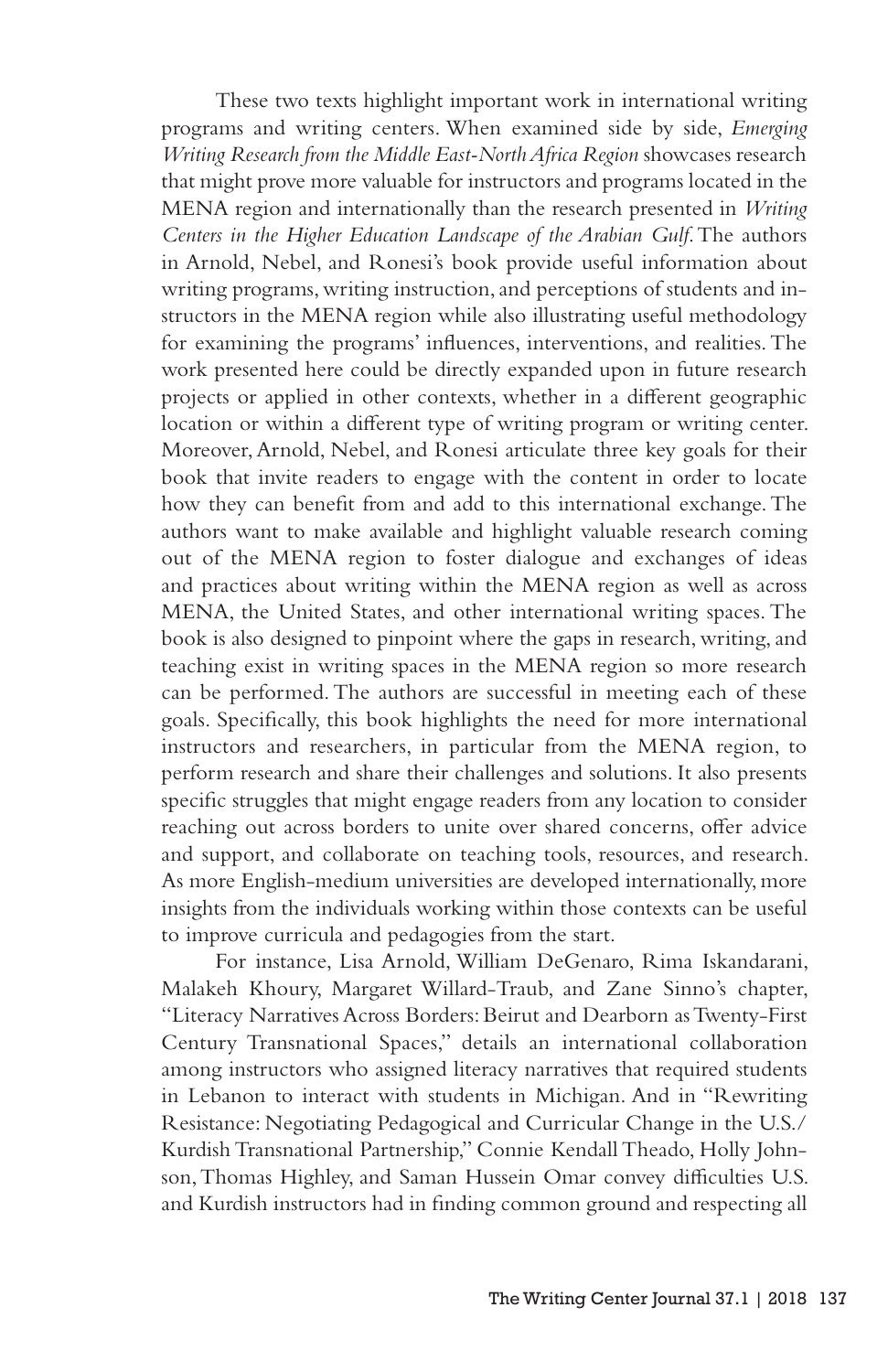members' cultural values and pedagogical approaches during cross-cultural conversations about teaching and learning. Both these studies offer the benefits and limitations of such exchanges while also providing insights for administrators and instructors who might be considering building similar cross-cultural bridges and for textbook authors and designers of materials and tools who are seeking international audiences. Thus, the solid research and practical applications of findings throughout this book make it a useful text for a variety of audiences.

Barnawi, meanwhile, offers two primary goals for *Writing Centers in the Higher Education Landscape of the Arabian Gulf*: "To paint a comprehensive picture of the inner workings of WCs [writing centers] across the Arabian oil-rich Gulf countries and at the same time to expand on some of the global implications for how the WCs are placed within the Gulf countries" (p. xii). And he does achieve those goals by crafting a text that acts as an introduction to writing center culture in Gulf countries. In so doing, though, this text reads as if its authors are at early stages of writing center practice and research. Perhaps that is to be expected since the writing centers in these countries are still in their infancy—even the Middle East-North Africa Writing Centers Alliance is barely a decade old, having been founded in 2007, long after the International Writing Centers Association (originally the National Writing Centers Association) in 1983 (Kinkead, 1996; MENAWCA, 2013). So while the content alone might not immediately seem applicable for readers working in contexts within or related to these Gulf countries, what Barnawi's book does do is signify a burgeoning site for writing center research and practice and invite more interest from writing centers and writing center associations in and outside the United States.

There are three key reminders Lisa R. Arnold, Anne Nebel, and Lynne Ronesi's and Osman Barnawi's texts offer: First, the voices of teachers, tutors, and researchers at programs and centers in the MENA region must be included in current research and discourse. Doing so invites them to share perspectives on teaching and tutoring English-language learners with U.S. audiences that might be developing procedures and tools for currently increasing international student populations. This sharing simultaneously encourages writing and writing center researchers and practitioners in the United States to consider how support and communication can be better extended beyond U.S. borders. Second, individuals working within these international contexts should know others are close by who can serve as collaborators and resources. These books prompt administrators, instructors, tutors, and staff to make use of and recreate this platform from which they can reach out to one another for support, especially considering information and resources in the United States are often much farther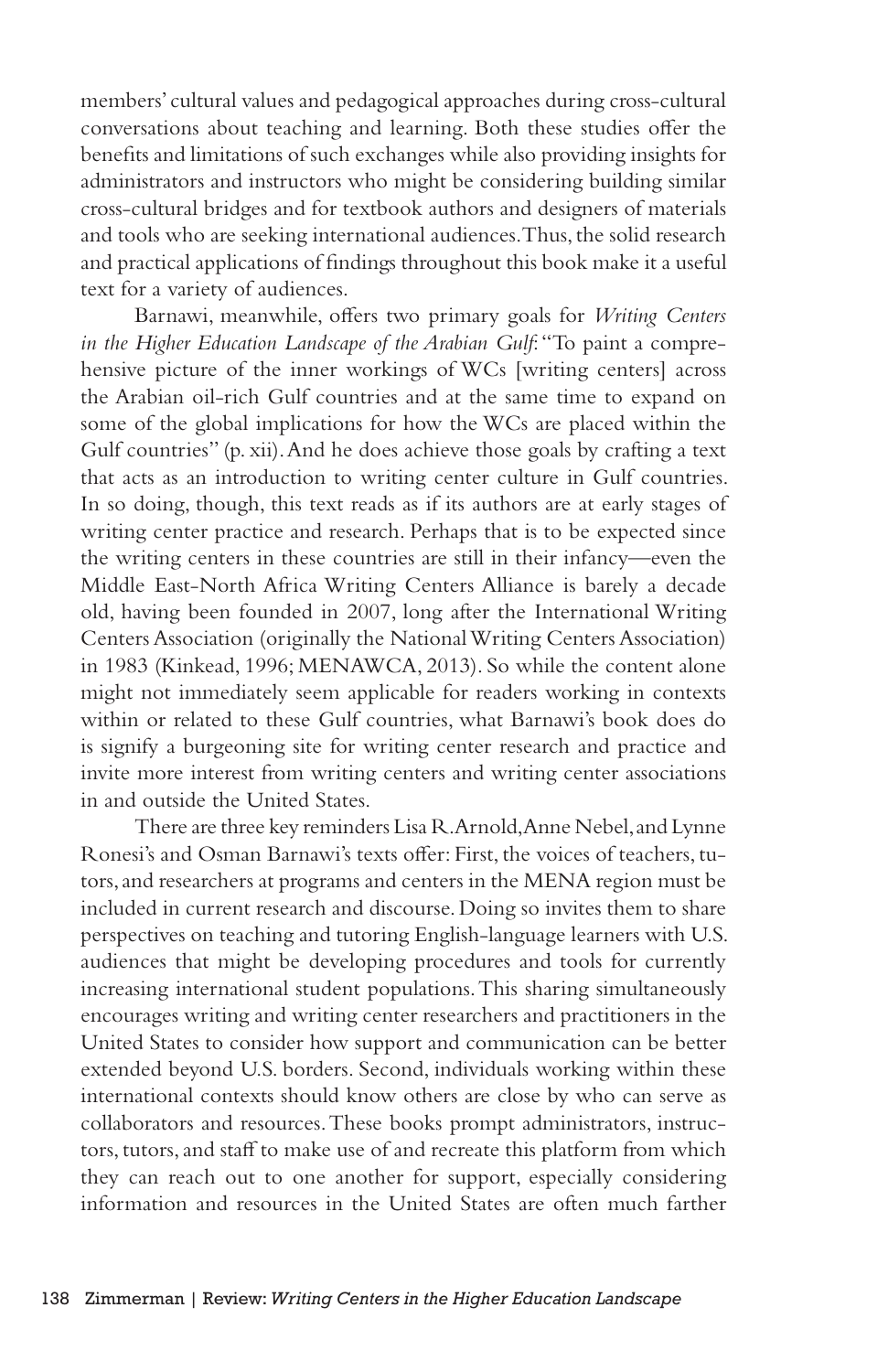away. Third, these texts illustrate the need for more research on how U.S. based practices, curricula, terminology, and ideologies interact with local educational environments, in particular since so many U.S. universities are developing global universities, with many in the MENA region. The increase in programs developing international ties, and in students willing to travel internationally for study-abroad opportunities or more extended educational experiences, means members of writing and writing center fields can become more knowledgeable about and proactive in dealing with challenges English-language learners and international students face regardless of the institutional locale. In addition to these main themes, the work presented by the authors in these two books broadens awareness for instructors, tutors, and researchers in writing and writing center disciplines who might be interested in seeking jobs outside the United States. Opportunities do exist for those adventurous souls, and enclosed within these chapters is useful advice for what to expect in these spaces.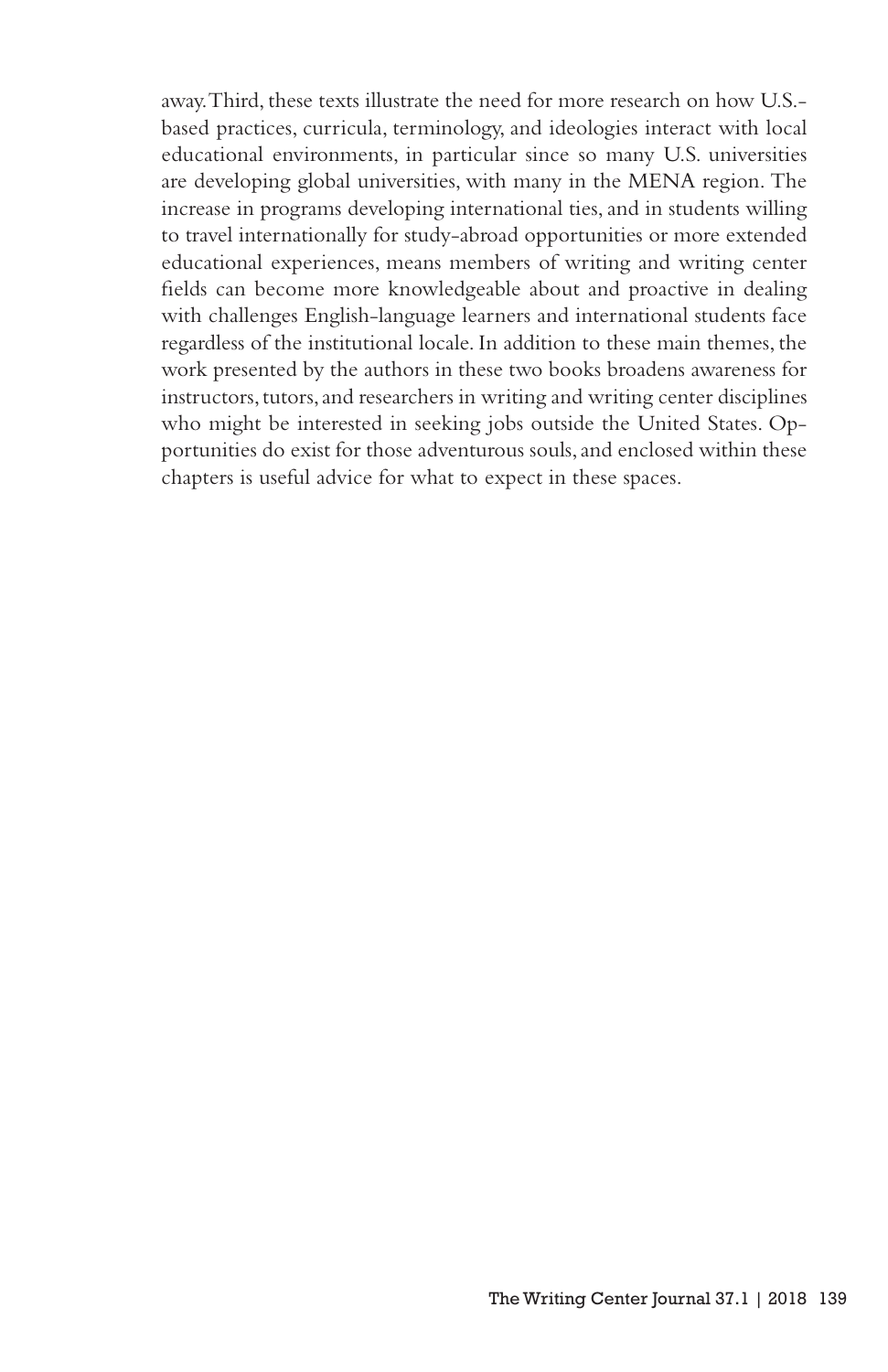## References

- Arnold, L. R., Nebel, A., & Ronesi, L., eds. (2017). *Emerging writing research from the Middle East-North Africa region*. Ft. Collins, CO: WAC Clearinghouse and University Press of Colorado.
- Barnawi, O. Z., ed. (2018). *Writing centers in the higher education landscape of the Arabian Gulf*. London, UK: Palgrave Macmillan.
- Kinkead, J. (1996). The National Writing Centers Association as mooring: A personal history of the first decade*. Writing Center Journal, 16*(2)*,* 131–143.
- Middle East and North Africa Writing Centers Alliance (2013, February 4). *Constitution of the Middle East and North Africa Writing Centers Alliance*. Retrieved from http://s685125182.onlinehome.us/ wp-content/uploads/2017/07/MENAWCAConstitution-1.pdf
- Wardle, E., & Downs, D. (2011). *Writing about writing: A college reader.*  Portsmouth, NH: Bedford/St. Martin's.

**Erin Zimmerman** is an Assistant Professor of Rhetoric and Composition in the English Department and Director of the Writing Center and Writing in the Disciplines Program at the American University of Beirut. With a background in Writing across the Curriculum, her research focuses on discovering how various disciplines value communication practices and identifying how instructors can aid students' writing abilities and transfer of learning across disciplines and contexts. Her current projects include an examination of plagiarism concerns across disciplines in a non-U.S. university setting and a review of workshop activities for writing center tutors to support instructors' creation of writing assignment prompts.